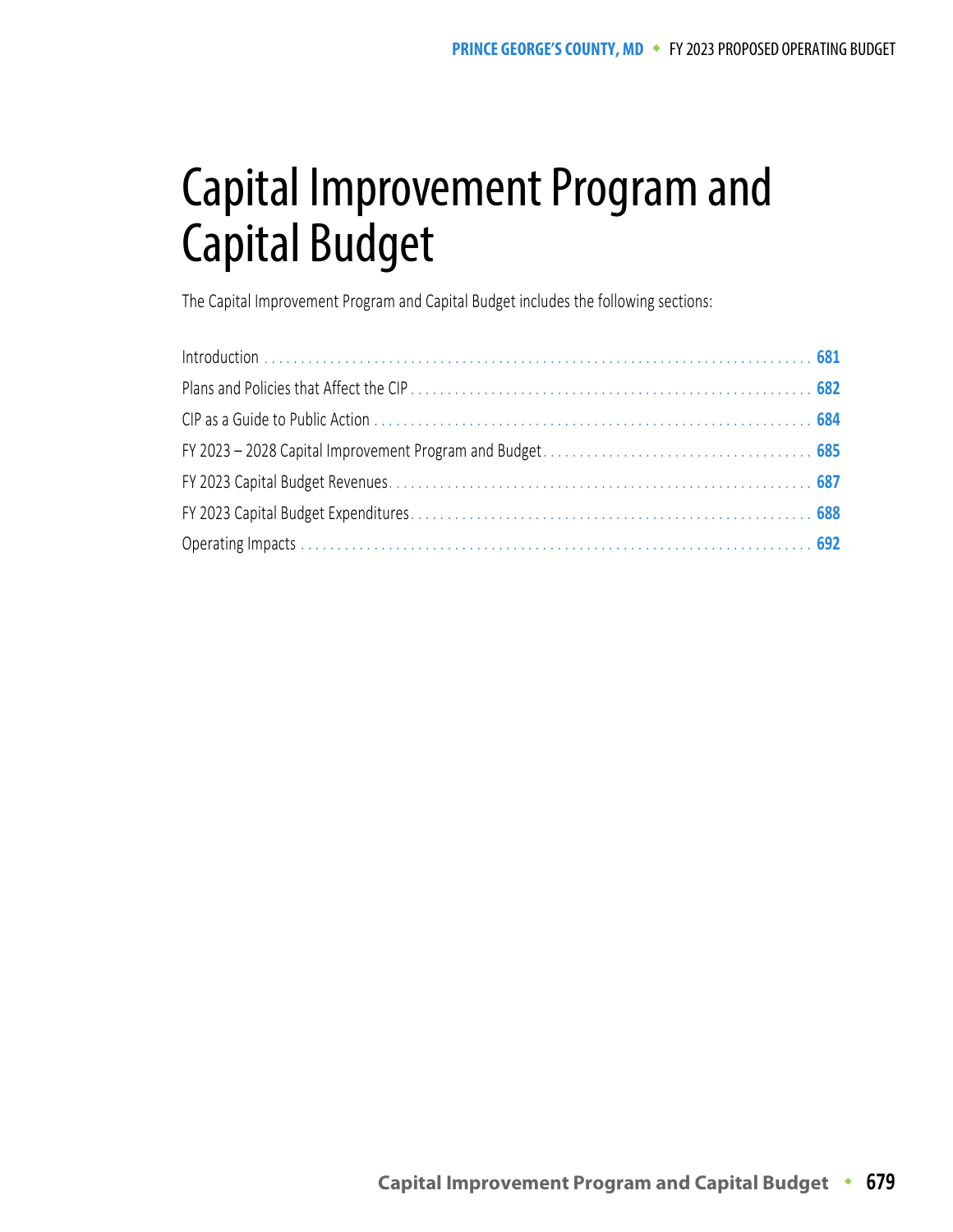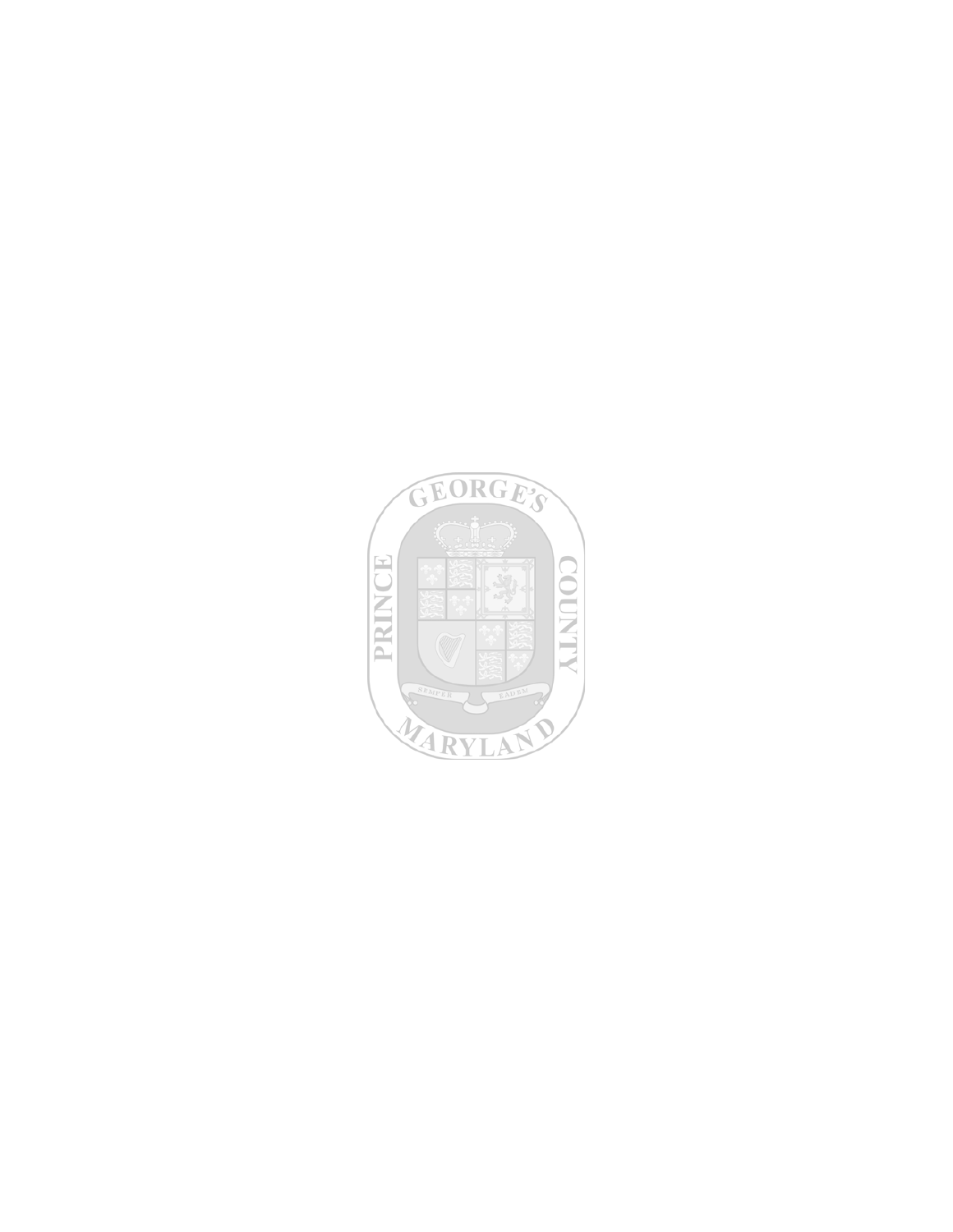# <span id="page-2-0"></span>**INTRODUCTION**

The Capital Improvement Program (CIP) is the County's six-year financial plan for constructing and renovating permanent facilities such as schools, libraries, fire stations and roads. Capital projects often take two to three years to complete. The CIP provides a detailed, year-by-year schedule of all planned expenditures and financing requirements for each construction project.

The capital budget refers to expenditures planned for the first year of the CIP and provides the appropriation authority to spend the funds. The funds contained in the capital budget customarily support only a particular phase of a project, such as design, land acquisition or construction.

Since capital facilities provide benefits over a long period of time, the County normally spreads out their costs, paying for them through general obligation (GO) bonds and other forms of long-term indebtedness. This ensures that capital costs are not borne solely by today's taxpayers, but that future beneficiaries of capital projects also pay for them.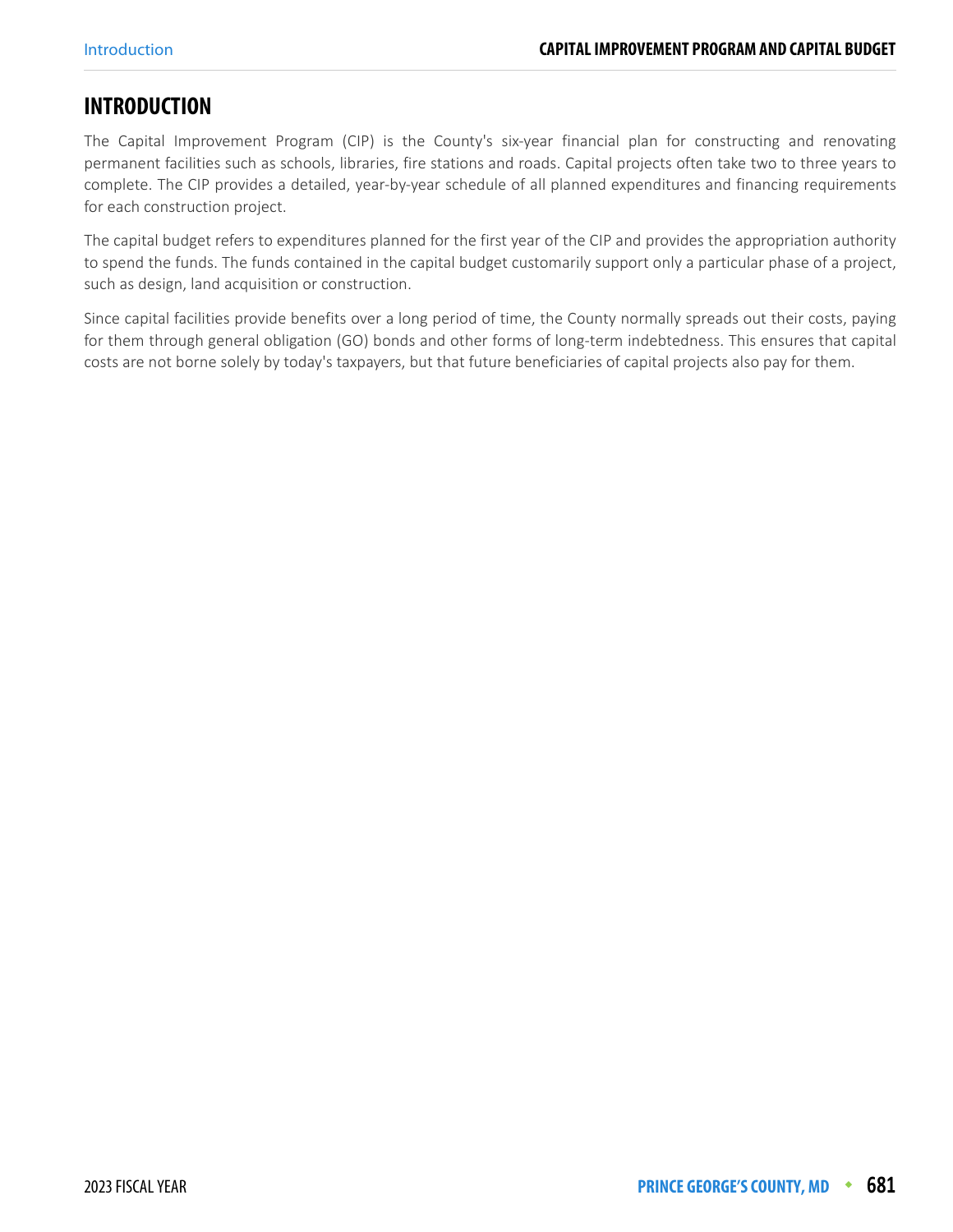## <span id="page-3-0"></span>**PLANS AND POLICIES THAT AFFECT THE CIP**

#### **The General Plan and Master Plan**

In 1998, the Prince George's County Council found that the 1982 General Plan was no longer adequate to guide future County growth and development.

As a result, the County Council adopted The Biennial Growth Policy Plan in November of 2000. Per the Approved General Plan by the Maryland-National Capital Park and Planning Commission in October 2002, the Biennial Growth Policy Plan's fundamental recommendation represented a comprehensive Smart Growth initiative that utilized a system of growth tiers, corridors and centers to guide future land use and development in Prince George's County.

Then, in May 2014, the Prince George's County Council adopted Plan Prince George's 2035, the Approved General Plan. Plan Prince George's 2035 includes comprehensive recommendations for guiding future development within Prince George's County. The plan designates eight Regional Transit Districts, which are the focus of the County's planned growth and mixed-used development, and which have the capacity to become major economic generators. Six Neighborhood Reinvestment Areas are designated for coordinated funding and resources needed to stabilize and revitalize these areas. Also identified in the plan are Rural and Agricultural Areas composed of low-density residential, agricultural uses and significant natural resources that are recommended for continued protection and investment to maintain critical infrastructure. The plan contains recommended goals, policies and strategies for the following elements: Land Use; Economic Prosperity; Transportation and Mobility; Natural Environment; Housing and Neighborhoods; Community Heritage, Culture, and Design; Healthy Communities; and Public Facilities. Plan implementation through prioritization of strategies, measuring short- and long-term success, public and municipal

engagement, intergovernmental coordination and public-private partnerships are also described.

#### **Comprehensive Ten-Year Water and Sewerage Plan**

Per the Approved 2008 Water and Sewer Plan, this plan embodies County goals, objectives and legal requirements for providing water and sewer service in Prince George's County while working with the solid waste, housing and transportation plans in providing guidance for the implementation of the County's General and Area Master Plans.

Furthermore, the water sewer plan also acts as a statement of policy by implementing the land use and development policies set by the County and as a working document which guides County planning. The Plan provides parameters that define how public and private water sewer services are provided to the County.

#### **Comprehensive Ten-Year Solid Waste Management Plan**

The County's Approved Comprehensive Ten-Year Solid Waste Management Plan for FY 2017-2026 was adopted by the County Council on May 12, 2017. The plan is designed to meet the County's present and future needs for solid waste management programs and facilities. It identifies sources of solid wastes, provides for acceptable disposal sites and facilities and explores recycling and resource recovery possibilities. The Plan was developed through close cooperation among County departments and agencies. The CIP includes several projects recommended for implementation by the Solid Waste Plan.

#### **Public Land and Facilities Inventory**

Th Inventory provides a computerized and mapped inventory of all land and facilities that are owned by, leased to, or donated to the Prince George's County Government, the Washington Suburban Sanitary Commission, the Prince George's Community College, the Prince George's County Board of Education and the Maryland National Park and Planning Commission.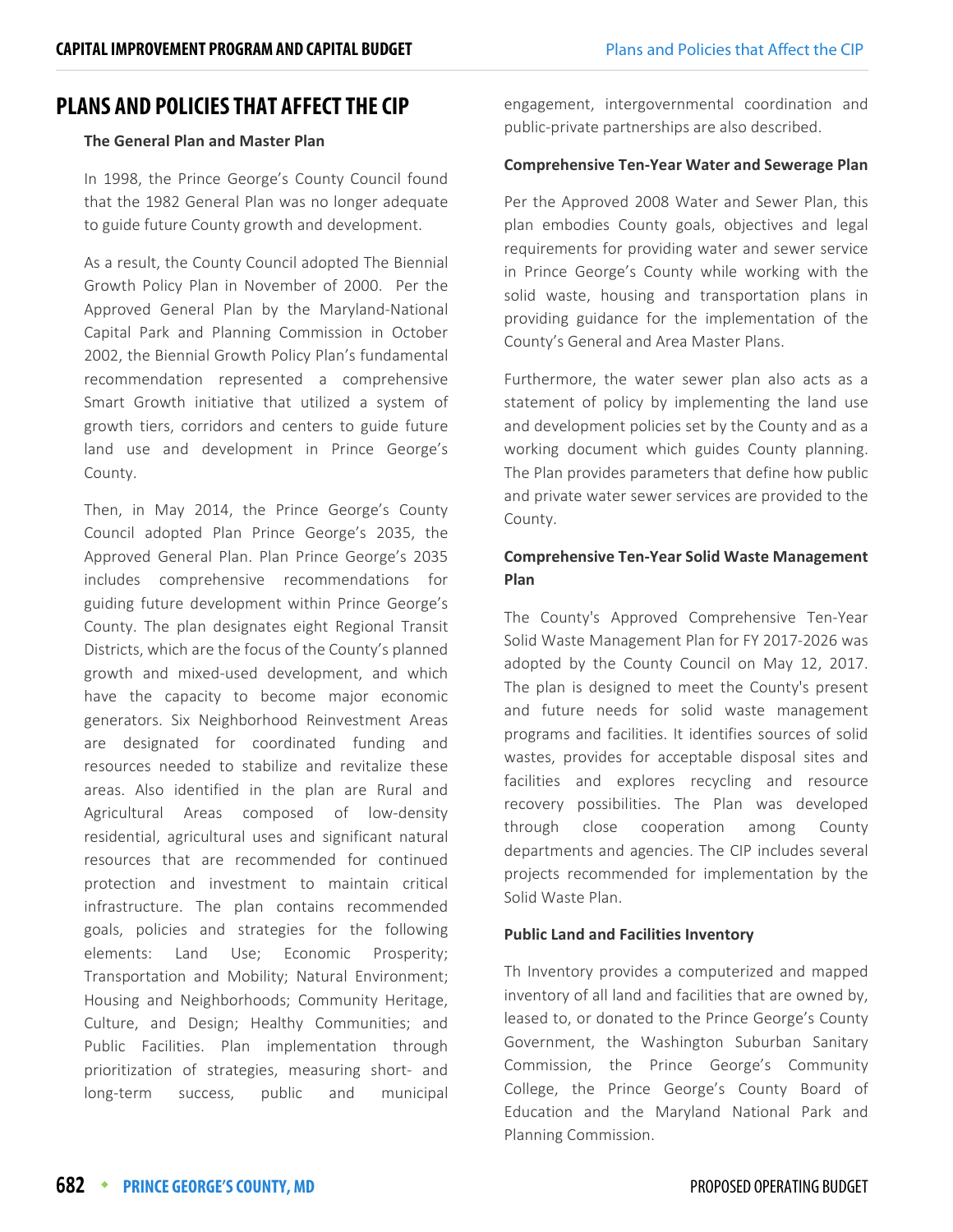#### **Public Facility Development Program**

This program synthesizes policy recommendations from County land use plans and agency studies and plans using a 15-year time horizon. It ensures project conformity to county plans and examines best build alternative with special attention to site requirements.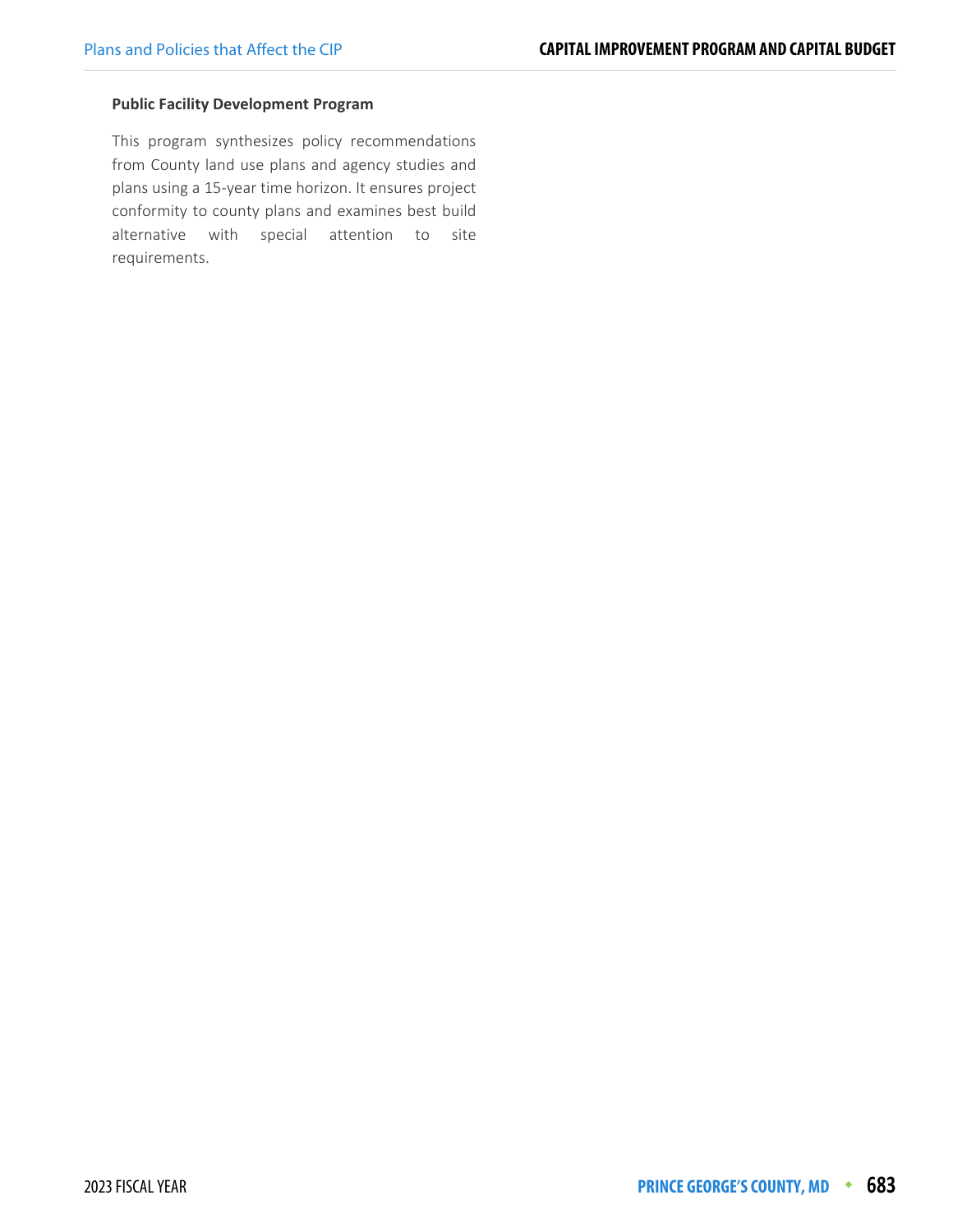## <span id="page-5-0"></span>**CIP AS A GUIDE TO PUBLIC ACTION**

The CIP provides information needed for short-range land use planning and development decisions and serves as a coordinating device for the planning of government agency facilities and services planning. It represents the County's commitment, and that of the semi-autonomous agencies, to provide public facilities in specific areas within the time period covered by the Program. Projects included in the first two years of the CIP are closely related to current development and can be expected to be carried out essentially as programmed. Projects shown in the later years of the CIP may be subject to modification either in scope or timing, based on the review of needs and the availability of funding or other circumstances which cannot be predicted with certainty so far in advance.

#### **Use of CIP Information in Comprehensive Re-zoning**

The majority of re-zoning actions are now carried out through comprehensive re-zoning or the Sectional Map Amendment process. This involves the review of and amendment to the zoning of an entire area at one time. These reviews occur every two to six years and are intended to re-zone sufficient land to meet development needs for the next six to 10 years. Programmed public improvements are an important determinant of which areas will be suitable for developments during the time period covered by the Sectional Map Amendments. Conversely, the review of land requirements may lead to recommendations for public improvements needed to serve a developing area.

#### **Subdivision Approvals Based on Adequacy of Public Facilities**

The Subdivision Ordinance specifies that "the Planning Board shall not approve a subdivision plan if it finds that adequate public facilities and services do not exist or are not programmed for the area within which the proposed subdivision is located." The purpose of this requirement is to ensure the health, safety and welfare of local residents and to prevent

excessive expenditure of public funds. This Ordinance is an important tool to prevent the premature subdivision of land and the resulting pressures to extend public facilities beyond the County's budget capabilities.

#### **The CIP's Role in the Coordination of Public Improvements**

The County's first CIP was published in 1967. Since that time, one of the objectives of County management has been to refine the CIP to make the programming of projects more precise in scope and timing. The intent is to provide reliable information about the availability of public improvements to both private sector and public sector decision-makers. Another objective is to improve coordination among the governmental bodies that provide and use public facilities. In the newly developing areas particularly, the availability of appropriate support facilities can be critical to the operation of a new project. Likewise, the capacity of existing roads, sewers and water supply lines is an important consideration in building or expanding public facilities in highly developed areas.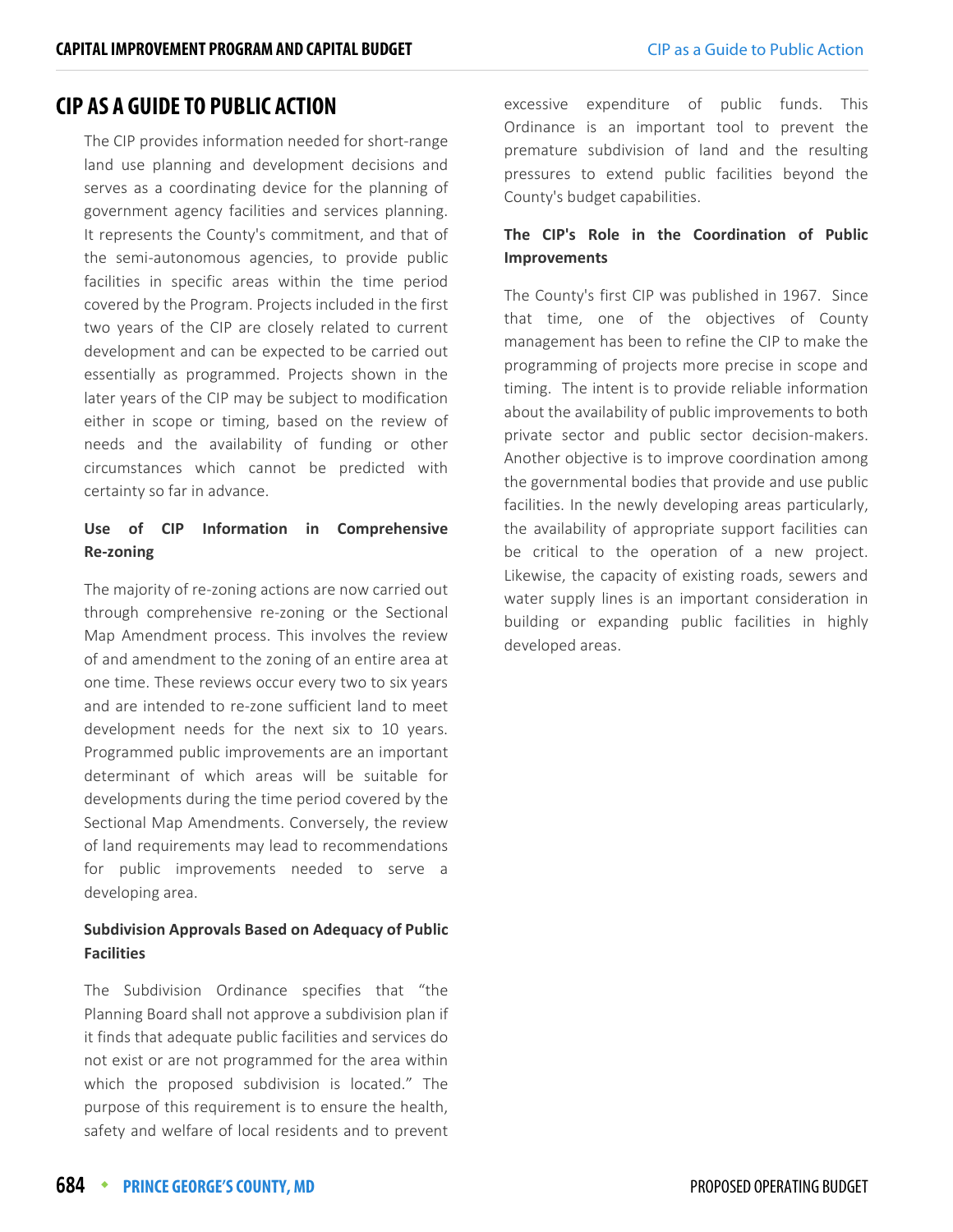## <span id="page-6-0"></span>**FY 2023 – 2028 CAPITAL IMPROVEMENT PROGRAM AND BUDGET**

The FY 2023 -2028 Capital Improvement Program (CIP) consists of various projects totaling \$3.8 billion including projects for the Maryland-National Capital Park and Planning Commission (M-NCPPC). The tables below provide a summary of the CIP by fiscal year as well as by agency. The following sections provide an overview of the FY 2023 capital budget, including revenues and expenditures by functional area and highlights of key capital projects. For additional details, please consult the FY 2023-2028 CIP book.

| Category/<br><b>Description</b> | <b>Total</b><br><b>Project</b><br>Cost | Life to<br>Date<br><b>Actual</b>    | FY 2022<br><b>Estimate</b> | <b>Total 6</b><br><b>Years</b> | <b>Budget</b><br>Year<br>FY 2023 | <b>FY 2024</b> | FY 2025       | FY 2026       | FY 2027   | FY 2028       | <b>Beyond 6</b><br><b>Years</b> |
|---------------------------------|----------------------------------------|-------------------------------------|----------------------------|--------------------------------|----------------------------------|----------------|---------------|---------------|-----------|---------------|---------------------------------|
| <b>EXPENDITURE</b>              |                                        |                                     |                            |                                |                                  |                |               |               |           |               |                                 |
| <b>PLANS</b>                    | \$748,624                              | \$191,268                           | \$69,510                   | \$404,805                      | \$38,421                         | \$69,416       | \$71,050      | \$67,109      | \$83,127  | \$75,682      | \$83,041                        |
| LAND                            | 258,286                                | 149,967                             | 26,804                     | 73,516                         | 35,671                           | 8,914          | 6,984         | 6,764         | 6,664     | 8,519         | 7,999                           |
| CONSTR                          | 7,017,361                              | 2,036,582                           | 877,966                    | 3,169,675                      | 932,243                          | 649,482        | 430,920       | 397,160       | 390,118   | 369,752       | 933,138                         |
| <b>EQUIP</b>                    | 142,508                                | 44,510                              | 27,790                     | 35,189                         | 5.602                            | 8.661          | 6,860         | 4.736         | 4,857     | 4,473         | 35,019                          |
| <b>OTHER</b>                    | 1,501,219                              | 940.040                             | 431,615                    | 108,854                        | 44,604                           | 14,669         | 12,583        | 12,248        | 12,839    | 11,911        | 20,710                          |
| <b>TOTAL</b>                    |                                        | \$9,667,998 \$3,362,367 \$1,433,685 |                            | \$3,792,039 \$1,056,541        |                                  | \$751,142      | \$528,397     | \$488,017     | \$497,605 | \$470,337     | \$1,079,907                     |
| <b>FUNDING</b>                  |                                        |                                     |                            |                                |                                  |                |               |               |           |               |                                 |
| <b>GO BONDS</b>                 | \$4,562,740                            | \$1,674,867                         | \$480,755                  | \$1,471,469                    | \$255,382                        | \$240,512      | \$246,726     | \$232.954     | \$237,062 | \$258,833     | \$935,649                       |
| <b>REVENUE</b>                  | 291.722                                | 226,279                             | 23,040                     | 42,403                         | 11,811                           | 19,275         | 7,689         | 2,610         | 1,010     | 8             |                                 |
| FEDERAL                         | 210.926                                | 15,077                              | 27,425                     | 164,064                        | 85,273                           | 48,500         | 8.931         | 11,280        | 9,280     | 800           | 4,360                           |
| STATE                           | 1.396.194                              | 523,230                             | 139,576                    | 596,930                        | 97,067                           | 103,917        | 92,901        | 93,232        | 88,121    | 121,692       | 136,458                         |
| SW BONDS                        | 704.034                                | 313,634                             | 54,834                     | 335,566                        | 61,444                           | 61,688         | 58,538        | 55,954        | 64.161    | 33,781        |                                 |
| DEV                             | 149,022                                | 63,032                              | 37,580                     | 48,410                         | 23,294                           | 11,479         | 4,130         | 4,130         | 4,377     | 1,000         |                                 |
| <b>MNCPPC</b>                   | 359,845                                | 177,245                             | 15,600                     | 167,000                        | 84,500                           | 64,500         | 4,500         | 4,500         | 4,500     | 4,500         |                                 |
| <b>OTHER</b>                    | 1,993,515                              | 1,116,612                           | 251,547                    | 625,356                        | 197,583                          | 159,499        | 67,782        | 58,459        | 81,343    | 60,690        |                                 |
| <b>TOTAL</b>                    |                                        | \$9,667,998 \$4,109,976 \$1,030,357 |                            | \$3,451,198                    | \$816,354                        | \$709,370      | \$491,197     | \$463,119     | \$489,854 | \$481,304     | \$1,076,467                     |
| <b>OPERATING IMPACT</b>         |                                        |                                     |                            |                                |                                  |                |               |               |           |               |                                 |
| PERSONNEL                       | \$.                                    |                                     |                            | \$.                            | $s-$                             | $\leftarrow$   | $\zeta$ -     | $s-$          | $\zeta$   | \$-           | $\zeta$                         |
| OPERATING                       |                                        |                                     |                            |                                |                                  |                |               |               |           |               |                                 |
| DEBT                            |                                        |                                     |                            |                                |                                  |                |               |               |           |               |                                 |
| <b>OTHER</b>                    |                                        |                                     |                            |                                |                                  |                |               |               |           |               |                                 |
| <b>TOTAL</b>                    | $\sim$                                 |                                     |                            | $s-$                           | $s-$                             | $5-$           | $\mathsf{S}-$ | $\mathsf{S}-$ | s—        | $\mathsf{S}-$ | $s-$                            |

### **CIP Summary - All Agencies**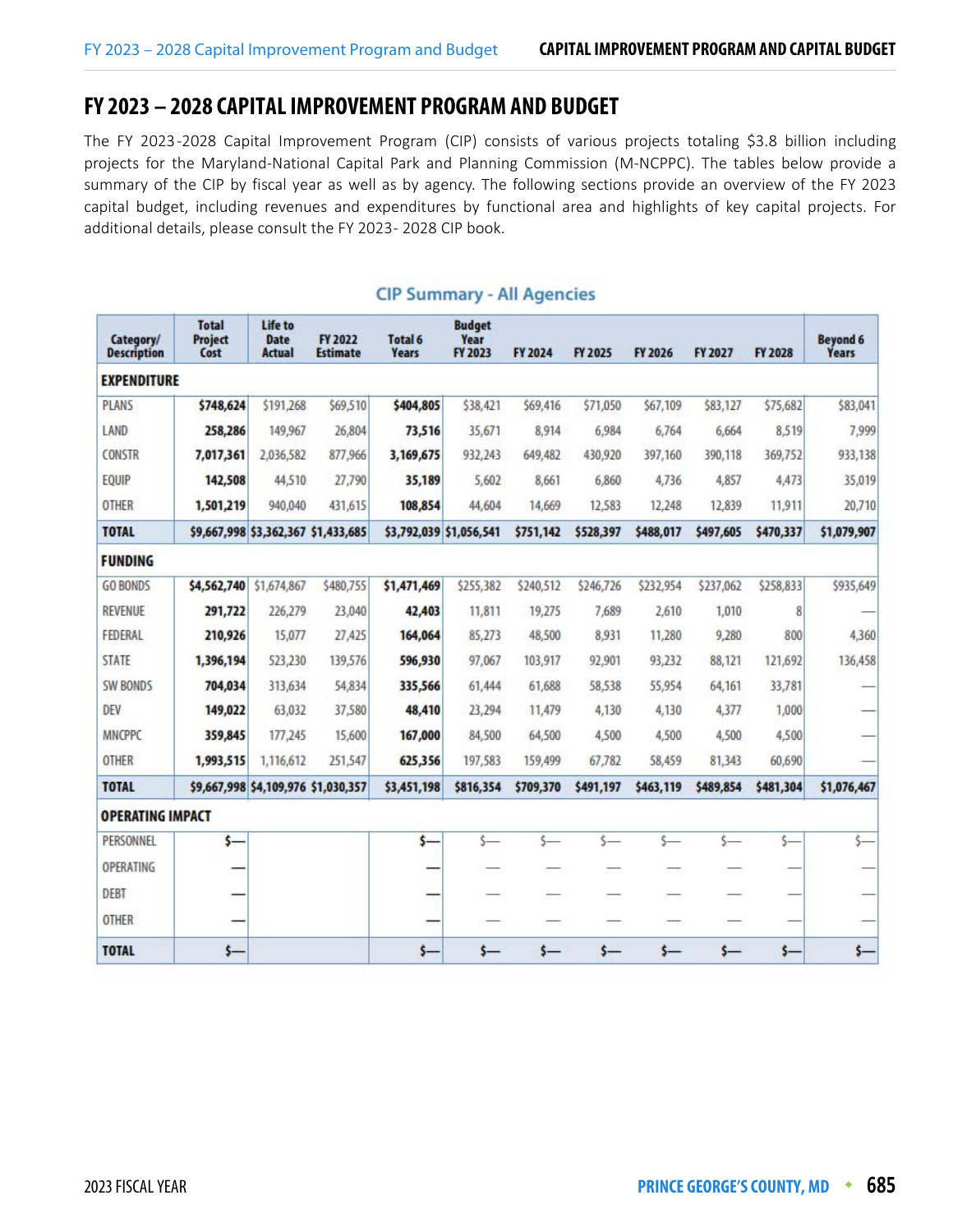#### **SUMMARY OF THE FY 2023 - 2028 PROPOSED CAPITAL IMPROVEMENT PROGRAM EXPENDITURES**

| <b>AGENCY/PROGRAM</b>           | FY 2023 PROPOSED<br><b>CAPITAL BUDGET</b> | FY 2023 - FY 2028 PROPOSED<br><b>CAPITAL PROGRAM</b> |
|---------------------------------|-------------------------------------------|------------------------------------------------------|
| Board of Education              | 197,966<br>\$                             | 1,191,149<br>\$                                      |
| Public Works and Transportation | 157,619                                   | 591,330                                              |
| Parks Department / M-NCPPC      | 328,133                                   | 655,531                                              |
| Stormwater Management           | 149,753                                   | 503,024                                              |
| Community College               | 33,253                                    | 266,963                                              |
| Central Services                | 24,310                                    | 156,065                                              |
| Revenue Authority               | 56,800                                    | 106,800                                              |
| Department of the Environment   | 18,036                                    | 55,764                                               |
| Corrections                     | 13,288                                    | 51,864                                               |
| Memorial Library                | 10,670                                    | 48,233                                               |
| Police Department               | 15,080                                    | 47,065                                               |
| Courts                          | 2,450                                     | 32,659                                               |
| Fire/EMS                        | 4,558                                     | 31,832                                               |
| Redevelopment Authority         | 22,444                                    | 30,394                                               |
| Health Department               | 16,123                                    | 17,308                                               |
| Federal Programs                | 6,058                                     | 6,058                                                |
| Soil Conservation District      |                                           |                                                      |
| <b>Total</b>                    | \$1,056,541                               | \$3,792,039                                          |

(Dollars in Thousands)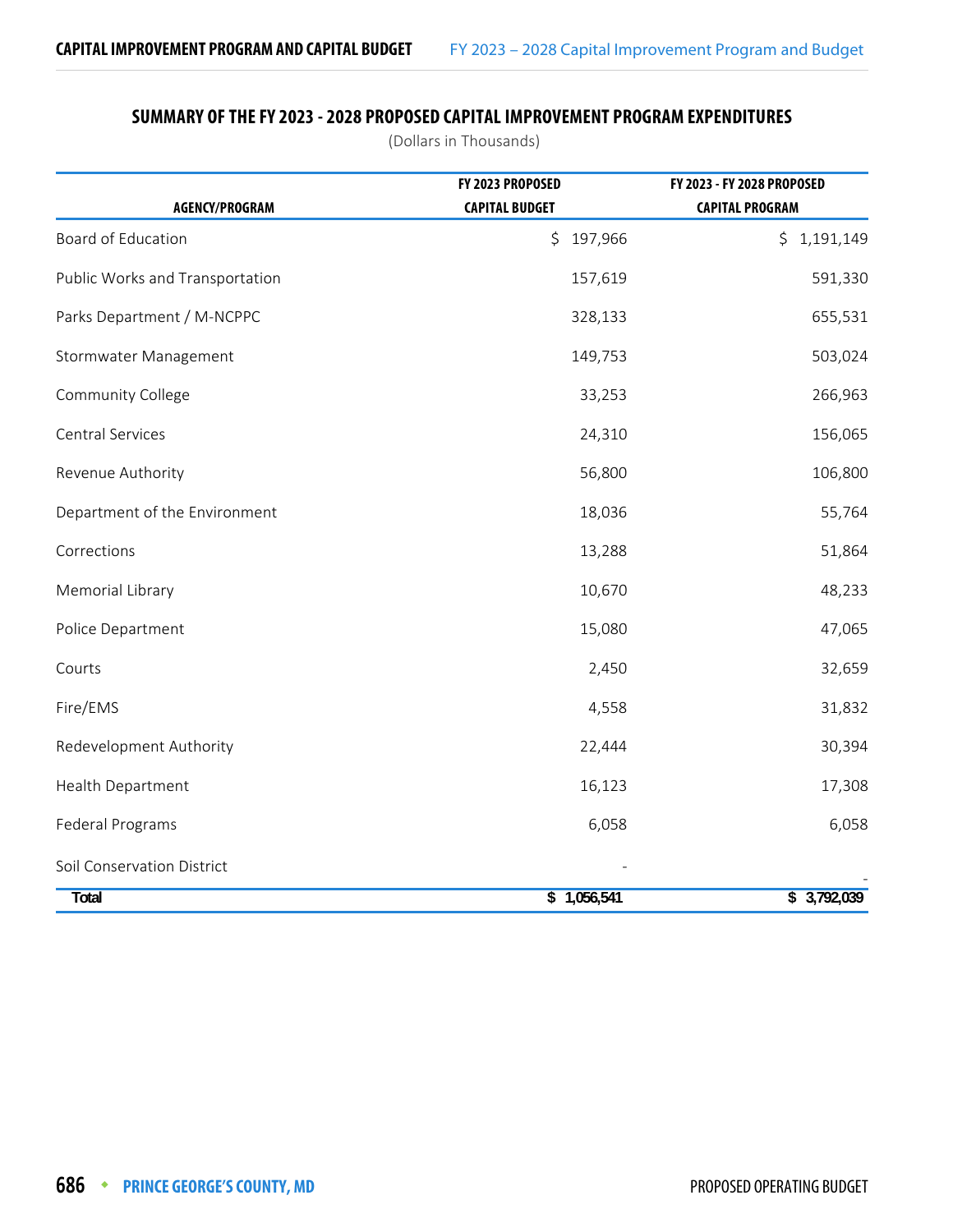# <span id="page-8-0"></span>**FY 2023 CAPITAL BUDGET REVENUES**



The FY 2023 capital budget totals \$1.06 billion; however, it is supported by new revenues of \$816.4 million and by \$240.2 million in revenues received from prior fiscal years. General obligation bonds are the primary source of the funding plan for the budget. In FY 2023, GO bonds total \$255.4 million, or 31.3%, of the total funding for the capital budget. Federal and State aid provides \$167.3 million, or 20.5% of funding for the capital budget. M-NCPPC bonds support 10.4% of total funding at \$84.5 million. Revenue bonds provide \$26.8 million, or 3.3%, of the funding for capital projects. The remaining \$282.3 million or 34.6% consists of stormwater (SW) bonds, miscellaneous revenues and developer contributions. The specific funding sources for all expenditures are identified on each individual capital project page in the CIP budget.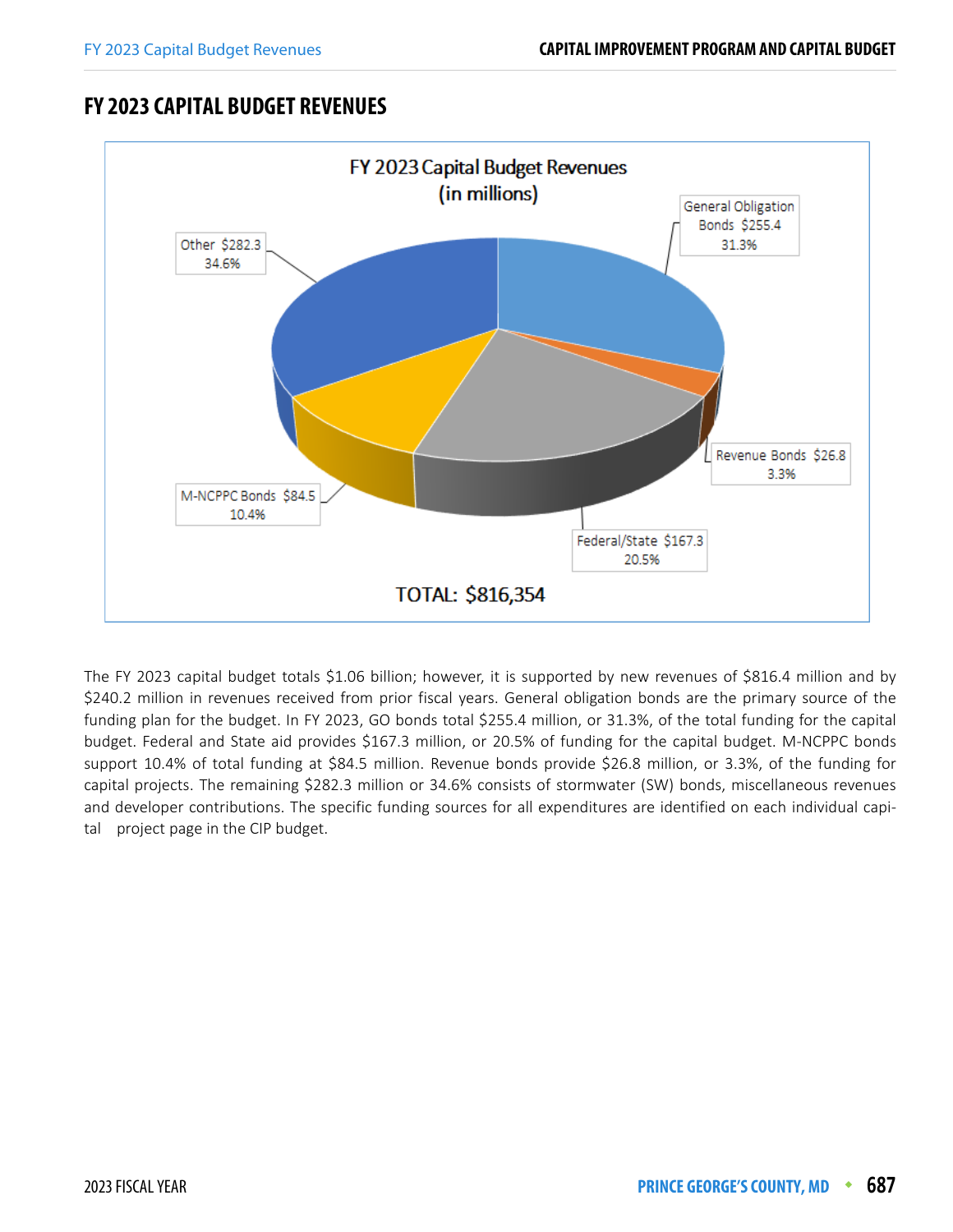# <span id="page-9-0"></span>**FY 2023 CAPITAL BUDGET EXPENDITURES**



## **Education and Health**

The education and health portion of the FY 2023 Capital Budget is \$258.0 million or 24.4% of the total budget. This category includes expenditures for the Board of Education, Prince George's Community College, Prince George's Memorial Library, Hospitals and the Health Department.

#### **Key Projects**

#### BOARD OF EDUCATION

- The FY 2023 Capital Budget contains County funding in support of systemic repairs to schools in need of roofs, boilers, windows, piping, HVAC and elevators.
- **Construction will continue for the New Glenridge** Area Middle School (MS), the William Wirt MS project and the Suitland Annex Replacement.

#### LIBRARY

- **Improvements to ensure compliance with the** Americans with Disabilities Act continue to be a top priority.
- **Fiscal closeout will be completed for the Surratts-**Clinton Branch Renovations in FY 2023.
- **Construction will continue for the Bladensburg** Library Replacement. The branch is scheduled to open in FY 2023.
- Construction will begin for the Baden Library.
- The design phase will begin for the Langley Park Library branch in FY 2023.
- **-** Renovating branch libraries will continue in FY 2023. This includes replacing carpets, roofs, HVAC systems, fences, walk-ways, parking lots and public restrooms.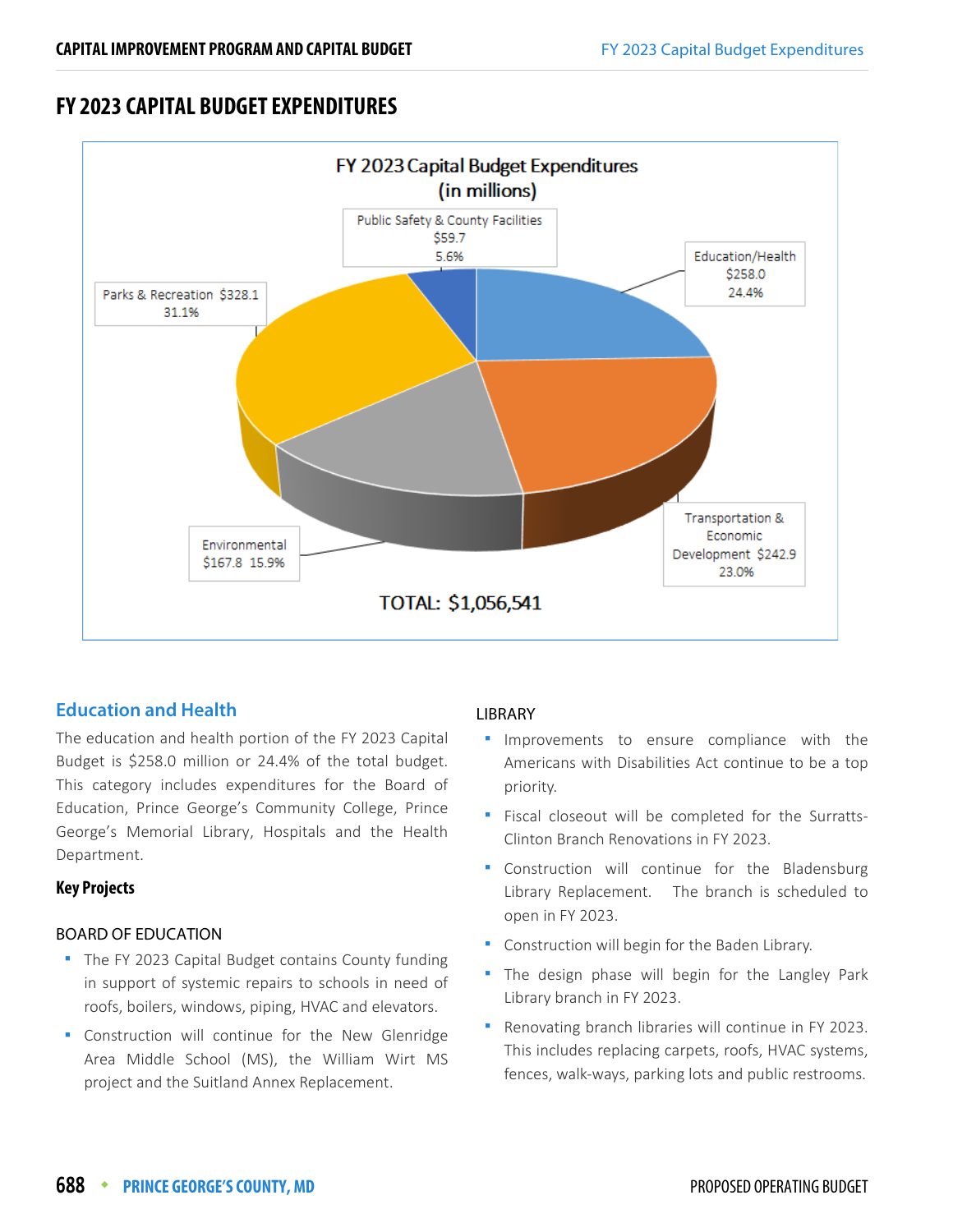#### COMMUNITY COLLEGE

- Construction for the Renovate Marlboro Hall project will continue in FY 2023.
- Area improvements will continue in FY 2023 under the College Improvements project. This will include replacing the rooftop HVAC system, laboratory fume exhaust hoods and the cost of converting mechanical systems from pneumatic controls to direct digital control systems.

#### **Transportation and Economic Development**

The transportation and economic development component is budgeted at \$242.9 million, or 23.0%, of the total FY 2023 capital budget. Agencies within this category include the Department of Public Works and Transportation, Revenue Authority of Prince George's County and the Redevelopment Authority of Prince George's County. Transportation funding comes primarily from general obligation bonds. Additional revenues come from developer contributions and from the Federal government, primarily in support of the bridge construction program.

#### **Key Projects**

- Pavement rehabilitation and concrete rehabilitation work will continue in FY 2023 under the Curb & Road Rehabilitation 2 project.
- The Transportation Enhancements 2 project includes funding for critical capital needs that may arise such as traffic calming devices, thermoplastic pavement markings, installation and repair of guardrails and other safety related road improvements.
- FY 2023 funding will support the replacement and rehabilitation of several bridges, including Brandywine Road, Chestnut Avenue, Livingston Road, Sunnyside Avenue and Temple Hill Road.
- DPW&T will continue the design and construction of Green Street Improvement Program projects utilizing the "complete the street concept" to include environmental and bio-retention facilities, pedestrian and bicyclist safety improvements, landscaping enhancements and street lights.
- **Under the Pedestrian Safety Improvements project,** design along with pavement and concrete

rehabilitation work will be ongoing. DPWT will continue conducting pedestrian road safety audits to identify critical pedestrian safety issues and offer solutions.

- The countywide Street Light Enhancement Program will continue.
- Further development and implementation of a pavement preventative maintenance program and the continuation of the Resurfacing and Sidewalk Improvement Program as related to the County Revitalization and Restoration program, Developer Contribution Projects program, and Permit Bond Default Revolving Fund program.

#### **Parks and Recreation Facilities**

A portion of the capital budget spending is for park and recreation facilities, accounting for \$328.1 million, or 31.1%, of the total expenditures. This part of the capital program is administered by the M-NCPPC. Funding comes from a combination of sources that include the sale of bonds by the Commission, State Aid under Program Open Space, "Pay-as-You-Go" (PAYGO) funding and contributions from grants. The budget supports the acquisition of park land and the development of park facilities, including the purchase of playground equipment and the construction of new community centers.

#### **Key Projects**

#### PARK ACQUISITION

The total cost for park acquisition is \$7.0 million for FY 2023 and covers two acquisition categories that will be funded by Parkland and the Historic Agricultural Resources Preservation (HARP) program.

#### PARK DEVELOPMENT

The total cost for approved park development is \$66.8 million for FY 2023. This category includes specific park development projects, trail development, public safety improvements and other facility development.

#### INFRASTRUCTURE MAINTENANCE

The total cost for approved infrastructure maintenance is \$50.1 million for FY 2023. This category includes aquatic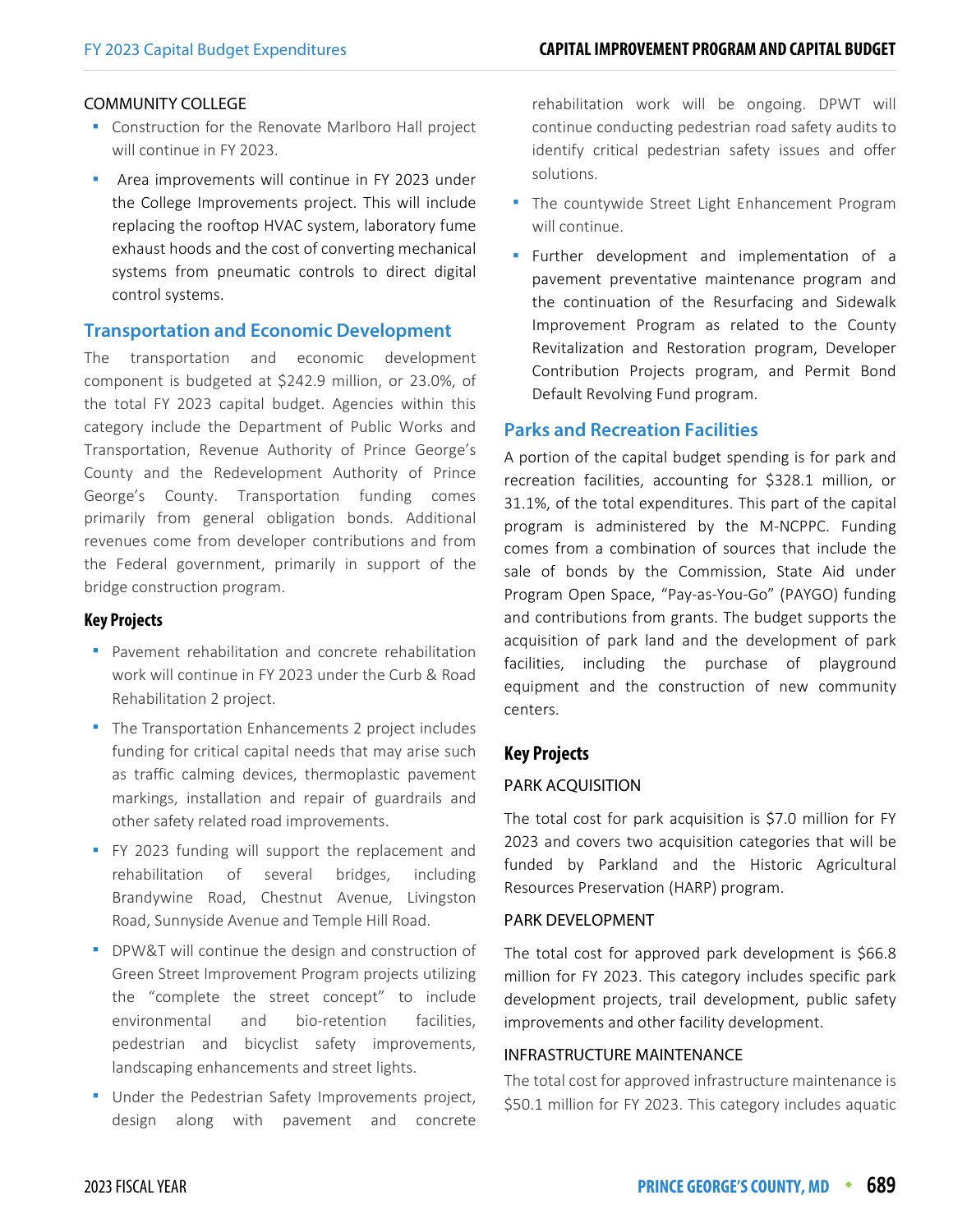facilities, historic properties, community centers, park buildings and stormwater infrastructure.

#### **Environment**

The capital budget for the Environment category totals \$167.8 million, or 12.1% of the FY 2023 budget. The two major areas that are addressed under this component are solid waste management and stormwater management. Solid waste management capital projects are funded primarily by revenue bonds. The debt service costs for these bonds are supported by tipping fee charges to trash haulers and other revenues collected by the Solid Waste Management Enterprise Fund.

#### **Key Projects**

- The FY 2023 program continues operational and facility improvements and repairs for Brown Station Road Landfill as well as post-closure requirements for Sandy Hill Landfill. For the Brown Station Road Landfill, the FY 2023 Program includes design funding to fill in Area C, extending the County's landfill capacity to the year 2045 or beyond, construction of a gas pipeline to the Correctional Facility and to continue design for upgrades to the existing leachate pretreatment facility as required by the regulatory arm of WSSC.
- The Materials Recycling Facility FY 2023 program includes funding to complete the installation of the plastics optical sorter and other facility upgrades.
- **FY** 2023 funds support stormwater pond construction and the purchase of organic carts for the Organics Composting Facility.

E

#### **Public Safety and County Facilities**

Constructing public safety and other County facilities comprise the remainder of the FY 2023 capital budget. These two functions account for \$59.7 million, or 5.6%,

of the FY 2023 capital budget. The public safety category includes facilities for the Police, Fire/EMS and Corrections departments. Projects under the County facilities portion of the capital budget consist primarily of renovations to current facilities. The funding for these projects are from the sale of general obligation bonds.

#### **Key Projects**

#### POLICE

- Construction will continue for the Special Operations Division Facility (formerly Barlowe Road Renovations) in FY 2023.
- Construction of the Forensic Lab Renovations is scheduled to be completed in FY 2023.
- **Improvement and rehabilitation of various Police** Stations will continue in FY 2023.

#### FIRE/EMS

- **-** Renovation of the Hyattsville Fire/EMS station will start in FY 2023. This project has changed from a new fire station to a major renovation.
- Construction for Oxon Hill Fire/EMS Station will continue in FY 2023.
- **Improvements and rehabilitation of various Fire** Stations will continue in FY 2023.

#### **CORRECTIONS**

- **FY 2023 Detention Center Housing Renovations** support Phase II of the renovations on housing units 5 and 6.
- Construction continues on the Medical Unit Renovation and Expansion project.
- FY 2023 funding for the Detention Center Improvements include repair and upgrades to mechanical, electrical and plumbing systems as well as replacing inoperable or obsolete major equipment.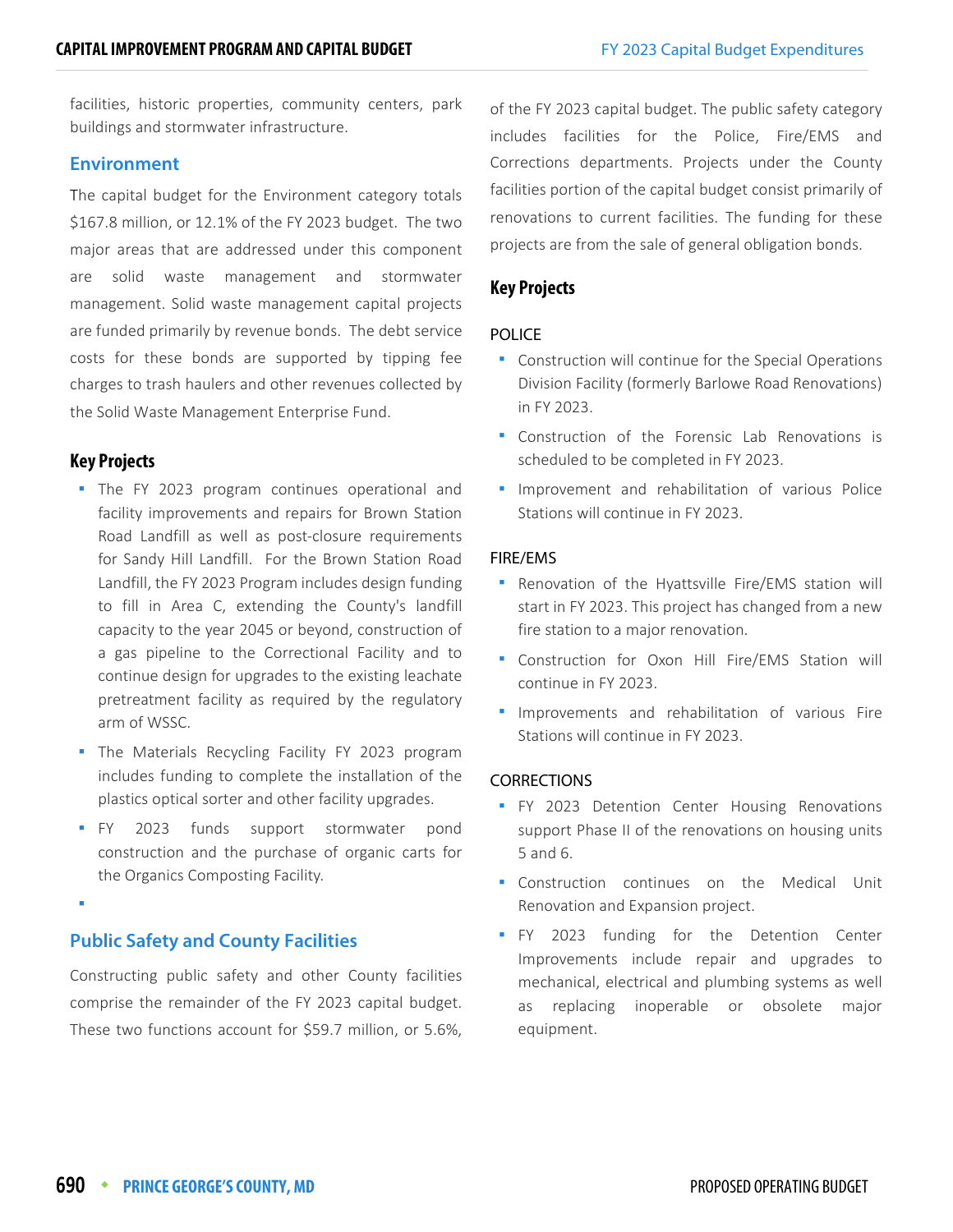#### HEALTH

- Construction will continue for the creation of a headquarters building that will co-locate the administrative offices of the Health Department, the Department of Family Services and the Department of Social Services Health and Human Services (HHS). The HHS Building will serve as a centralized focal point for the delivery of services to older adults, persons with disabilities, and family caregivers.
- **Improvement and renovations to various health** facilities continues in FY 2023. This includes a fire suppression upgrade at Cheverly Health Center and various renovations at the Dyer Health Center.

#### COURTS

**-** Renovations and security improvements to the Courthouse will continue in FY 2023.

#### CENTRAL SERVICES

- **Construction of the Driver Training & Gun Range will** continue in FY 2023 with the completion of the Emergency Vehicle Operator Course.
- **Planning will continue for the Shepherd's Cove** Women's Shelter.
- **Fiscal closeout will continue for the County** Administration Building Refresh in FY 2023.
- **IMPROVEMENTS and rehabilitation of various County**owned buildings will continue in FY 2023.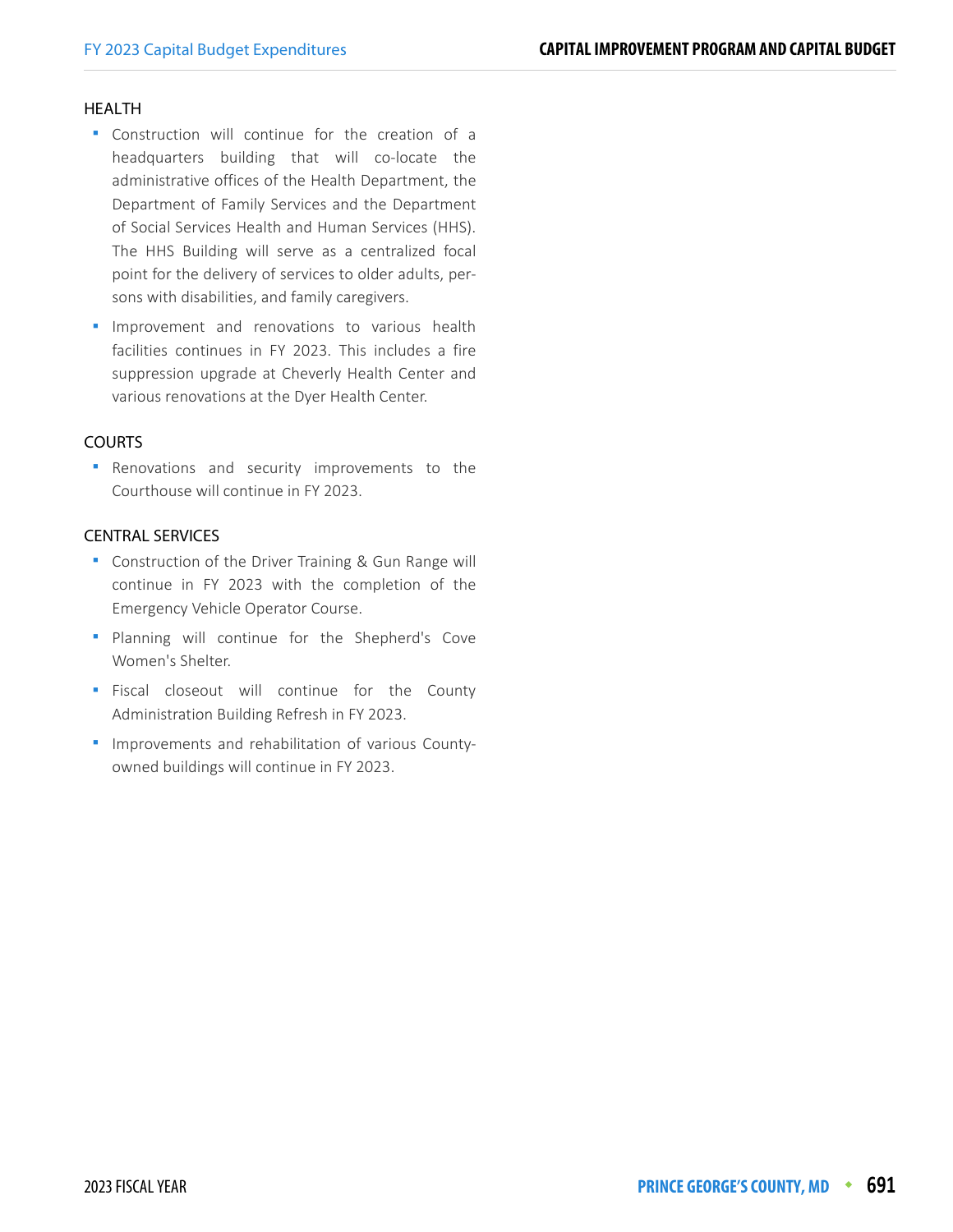## <span id="page-13-0"></span>**OPERATING IMPACTS**

*Most capital improvement projects generate future operating budget costs in one or more of three ways: debt service, current revenues that fund projects not eligible for debt financing, PAYGO which offsets the need to issue debt; and changes to the operating budget to support new or renovated facilities.* 

## **Key Operating Impacts**

#### **Debt Service**

- The capital budget's primary impact on the operating budget is the debt service cost. These costs are paid from local revenue in the general fund operating budget and reflect costs associated with issuing longterm bonds to finance the CIP. Debt service is funded in the FY 2023 operating budget and includes *interest and principal payments for debt issued for capital projects.* A detailed description and explanation of these costs are included in the Non-Departmental section of the operating budget under Debt Service. The FY 2023 General Fund budget includes \$179.4 million for debt service costs and represents 4.3% of total general fund spending.
- To ensure that capital spending levels do not adversely impact the operating budget and the County's ability to maintain current services in future fiscal years, debt levels are carefully monitored. The two principal debt ratios used by the County as debt policy guidelines are:
	- The ratio of General Fund debt service to County source revenue is not to exceed 8.0%. The level of this ratio is 7.7% as of June 30, 2021, which is within this limit.
	- County policy limits net direct debt to no more than 3.0% of the full market assessed value of property. The County's statutory debt limit under the Annotated Code of Maryland is 6.0% of its assessable base. The County remains within this limit at 1.5% of the net direct debt to assessed value for FY 2021.

#### **Current Revenue and PAYGO**

 Certain CIP projects are funded directly with County current revenues to avoid costs of borrowing. These amounts are included in the operating budget as specific transfers to individual projects within the capital budget. PAYGO, or "pay as you go" funding, is an additional amount included in the operating budget as a direct bond offset to reduce the amount of borrowing required for project financing. PAYGO funding can include current year revenues or transfers from the County's undesignated fund balance reserves. The FY 2023 PAYGO information is displayed in Non-Departmental – Grant and Transfers section of the budget and totals approximately \$12,412,900.

#### **Operating Budget Impacts**

- *Capital projects that represent new initiatives or that add additional space to existing facilities impact the operating budget.* The most significant effect occurs when additional personnel must be hired to staff the newly constructed facility. Other impacts can include custodial, utility and maintenance costs. If a new building is a replacement for an existing structure, and the additional expenses are usually minor, and in some instances the County may even realize cost savings. For renovations of existing facilities or infrastructure, the impact on the operating budget is minimal. In the case of resurfacing, road maintenance costs should decrease resulting in operating budget savings.
- **Individual environmental projects in the stormwater** category do not add significantly to agency operating costs. When taken in aggregate, however, the addition of thousands of feet of new storm drain and numerous holding and detention ponds does have operational impacts. The grounds around flood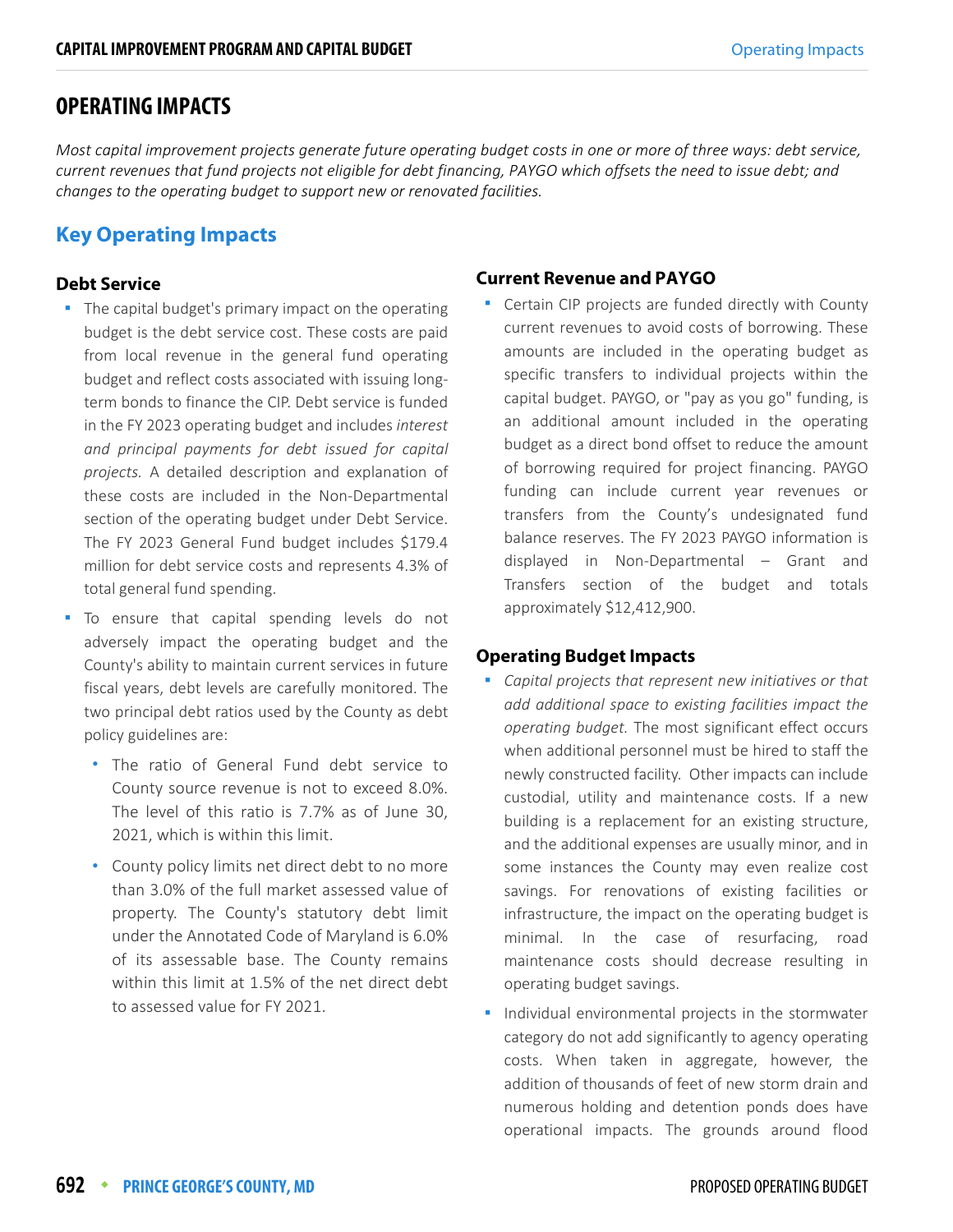control systems, drainage channels, retention basins and storm drain easements must be maintained in connection with the new construction. Catch basins and main lines must be cleaned and kept clear of debris, as well. The operating costs will be supported by the Stormwater Management Enterprise Fund.

 A detailed analysis of the operating budget impacts is currently under construction in the FY 2023 - FY2028 CIP book due to changes in the County's budget and publication systems. When developed, this information will aid in the review and decisions on the timing of public facilities and to show what a new building or road will cost in addition to its construction costs and any required debt service payments. Each project page will display operating budget impacts of each individual project where applicable. This information is anticipated to be displayed and completed in the FY 2024 – FY 2029 CIP budget book.